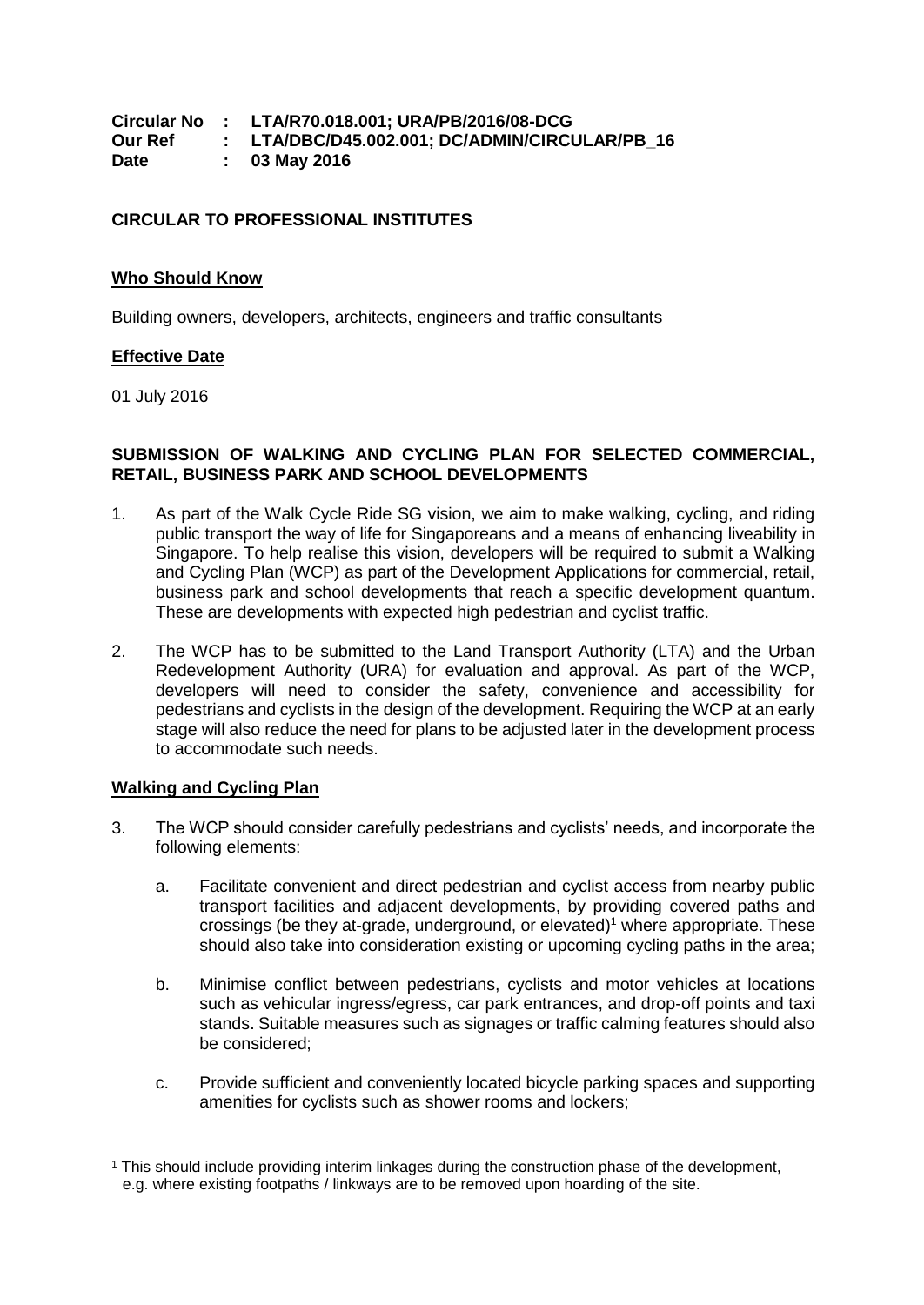- d. Provide easy-to-understand wayfinding signage giving directions to key public transport facilities, pedestrian and cycling facilities as well as key amenities nearby; and
- e. Design accesses and routes that are barrier-free and thoughtful for safe and comfortable passage for children, elderly and the mobility-challenged group.

# **Implementation**

- 4. The WCP leverages on the existing Traffic Impact Assessment (TIA) process. Before submitting the Development Application to URA, the appointed traffic consultant and the Qualified Personnel (Architect) of the project should work together in preparing the WCP as part of the TIA scoping process, and submit the WCP to LTA. LTA and URA will jointly scrutinise the WCP together with the QP to ensure that the intentions of the plan are achieved. The QP should then revise the WCP based on LTA's and URA's comments, and incorporate the revised WCP in the Development Application to URA. This presubmission consultation approach to the WCP will ensure that the processing timeline for Development Applications is not adversely affected. Please refer to Annex A for the WCP submission flowchart.
- 5. Commercial developments, retail developments, business park developments and schools as identified in Table 1 below, will be required to submit the WCP. The WCP requirement may be extended to other development types in the future.

| <b>Development Type</b>                                        | <b>Scale</b>                                                                |
|----------------------------------------------------------------|-----------------------------------------------------------------------------|
| Retail developments<br>(i.e. Shopping centres)                 | $>= 10,000 \text{m}2 \text{ GFA}$                                           |
| Commercial developments<br>(i.e. Offices)                      | $>= 20,000 \text{m2}$ GFA                                                   |
| <b>Business Parks</b>                                          | >= 40,000m2 GFA                                                             |
| <b>Schools</b>                                                 |                                                                             |
| Primary                                                        | ≥1,500 students (single-session),<br>$\geq$ 2,000 students (double-session) |
| Secondary, International & Junior<br>$\blacksquare$<br>College | $\geq$ 2,000 students                                                       |
| ITE campus, Polytechnic,<br>University                         | Required                                                                    |

Table 1: Development Types that require WCP as part of TIA

6. The WCP requirement will take effect on 1 July 2016. Developers submitting new applications (i.e. applications for a new erection or major additions and alterations) on or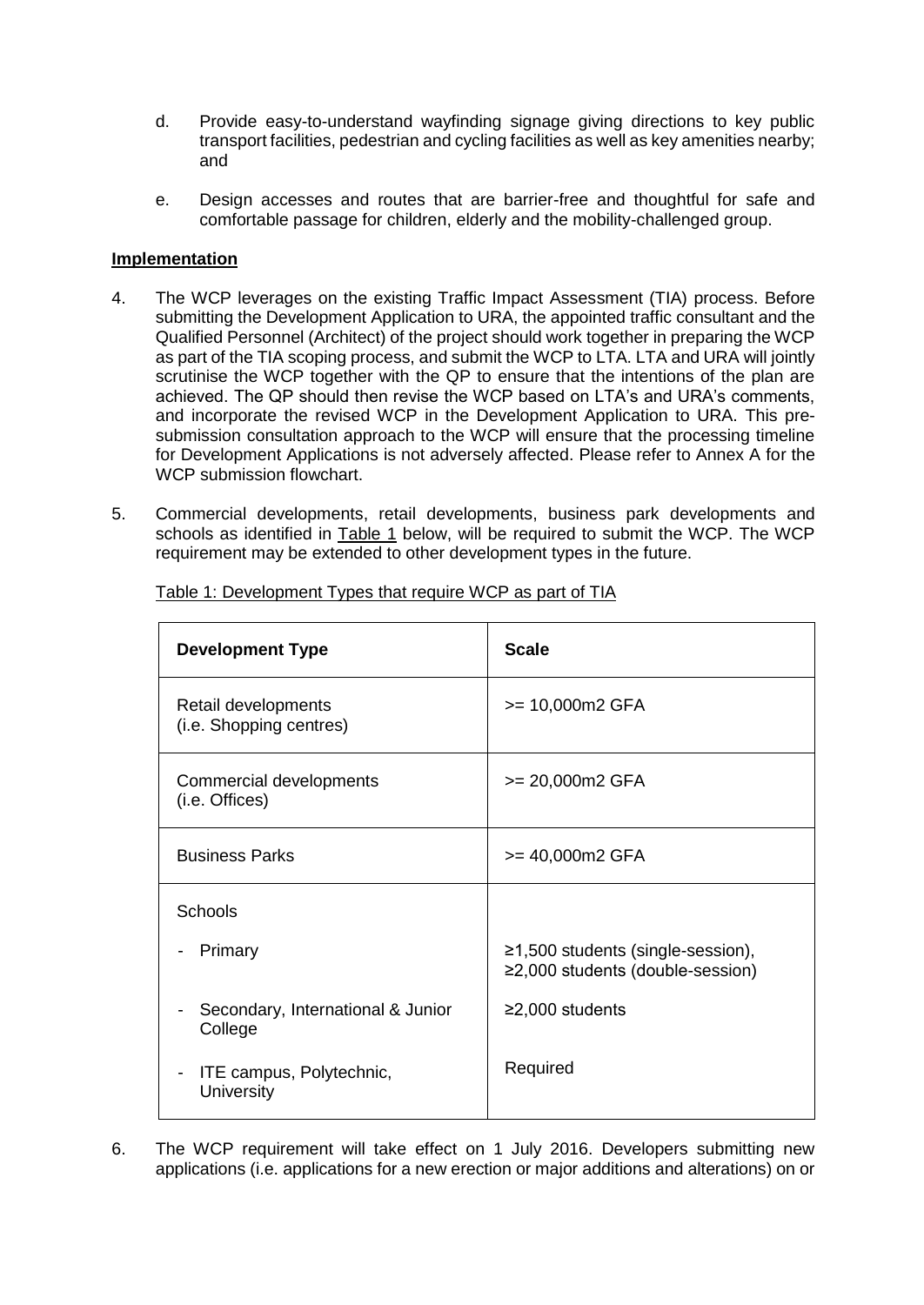after this date, for the development types listed in Table 1, will be required to submit a WCP. The WCP will not be required for development applications that have been granted Provisional Permission or which have obtained LTA's clearance for the TIA by 1 July 2016.

- 7. LTA has updated the Code of Practice (COP) to guide submission requirements for the WCP. Please refer to [http://www.lta.gov.sg/content/dam/ltaweb/corp/Industry/files/COP-](http://www.lta.gov.sg/content/dam/ltaweb/corp/Industry/files/COP-Appendices/RT-COP-V1.2.pdf)[Appendices/RT-COP-V1.2.pdf](http://www.lta.gov.sg/content/dam/ltaweb/corp/Industry/files/COP-Appendices/RT-COP-V1.2.pdf) to download the latest COP. Please submit the WCP as part of the TIA pre-scoping consultation with LTA (via [lta-dbc\\_registry@lta.gov.sg\)](mailto:lta-dbc_registry@lta.gov.sg) before submitting a development application to URA. See [Annex A](#page-3-0) for submission flowchart.
- 8. We would appreciate it if you could convey the contents of this circular to the relevant members of your organisation. If you or your members have any queries concerning this circular, please email us at [lta-dbc\\_registry@lta.gov.sg](mailto:lta-dbc_registry@lta.gov.sg) and [Email](https://www.ura.gov.sg/feedbackWeb/contactus_feedback.jsp) (or call the URA Development Control Group Enquiry Line at Tel: 6223 4811).

Thank you.

CHOU MEI (MS) ACTING GROUP DIRECTOR (CONSERVATION AND URBAN DESIGN) for CHIEF EXECUTIVE OFFICER URBAN REDEVELOPMENT AUTHORIT